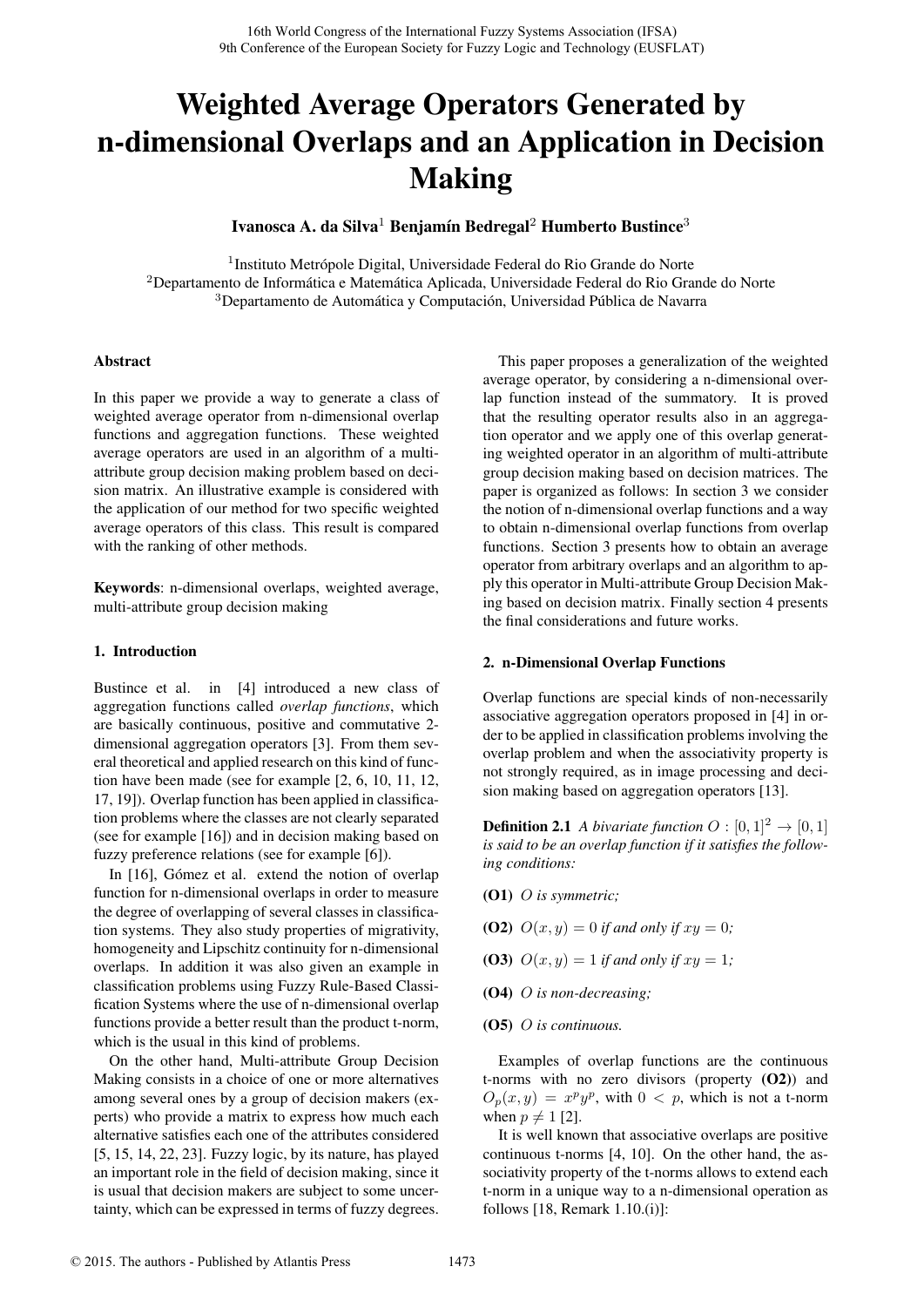$$
T(x_1,...,x_n) = T(x_1, T(x_2,...,T(x_{n-1},x_n)\cdots))
$$

The unicity referred by Klement, Mesiar and Pap in [18], is in the sense that  $T(x_1, T(x_2, \ldots, T(x_{n-1}, x_n) \cdots)$  $T(T(\ldots T(T(x_1, x_2), \ldots, x_{n-1}), x_n)$ . However, for the case of overlaps which can not be associative, this is not possible. In particular, considering  $O_p$  for  $p = 2$  and  $n = 3$ ,  $O_2(0.4, O_2(0.5, 0.8)) = 0.16^3 \neq$  $0.16^2 * 0.25 = O_2(O_2(0.4, 0.5), 0.8).$ 

On the other hand, Gómez et al. in [16], extended the notion of overlaps for n-dimensional overlaps as seen in the following definition:

**Definition 2.2** *A function*  $O : [0,1]^n \rightarrow [0,1]$  *is said to be a n-dimensional overlap function if it satisfies the following conditions:*

(O1) *O is symmetric;*

**(O2)** 
$$
O(x_1,...,x_n) = 0
$$
 if and only if  $\prod_{i=1}^{n} x_i = 0$ ;

**(O3)** 
$$
O(x_1,...,x_n) = 1
$$
 if and only if  $\prod_{i=1}^{n} x_i = 1$ ;

(O4) *O is non-decreasing;*

## (O5) *O is continuous.*

A *n*-dimensional overlap is said strict if also satisfies the property

**(O6)** 
$$
O(x_1, x_2, ..., x_n) < O(y, x_2, ..., x_n)
$$
 when  $\prod_{i=1}^{n} x_i > 0$ ; and  $x_1 < y$ .

Let *O* be an overlap and *n* a positive natural number. Define the function,  $O^n : [0,1]^n \to [0,1]$  given by

$$
O^{n}(x_{1},...,x_{n}) = O(x_{1}, O(x_{2},...,O(x_{n-1},x_{n})...))
$$
\n(1)

Observe that  $O<sup>n</sup>$  is not an overlap when  $n \geq 3$  because the symmetry fails. The next theorem intends to recover the symmetry for  $O<sup>n</sup>$ .

Theorem 2.1 *Let O be an overlap, n a positive natural number and*  $A : [0,1]^{n!} \rightarrow [0,1]$  *be a continuous aggregation function such that*

(A1) *if*  $A(x_1, ..., x_n) = 1$  *then*  $x_i = 1$  *for some*  $i =$ 1*, . . . , n*!

**(A2)** if 
$$
A(x_1,...,x_n) = 0
$$
 then  $x_i = 0$  for some  $i = 1,...,n!$ .

*Then the function*  $O_A^n : [0,1]^n \to [0,1]$  *defined by* 

$$
O_A^n(\vec{x}) = A(O^n(\vec{x}^{(1)}), \dots, O^n(\vec{x}^{(n!)}))
$$
 (2)

is a n-dimensional overlap function when  $\vec{x}^{(i)}$  is the *i*-th *permutation*<sup>1</sup> *of*  $\vec{x} \in [0,1]^n$ 

### Proof: Straightforward.

Notice that when *O* is associative, i.e. is a t-norm, and *A* is idempotent, i.e. is an average aggregation operator, then  $O_A^n = O^n$ . In fact, in general, it is desirable that *A* is an average aggregation function.

**Example 2.1** *By considering*  $O_2$  *and the maximum aggregation operator M we obtain the average operator*

$$
O_{2M}^n(x_1,\ldots,x_n) = O_2^n(x_{(1)},\ldots,x_{(n)}) = \prod_{i=1}^n x_{(i)}^{2i}
$$

*where*  $(x_{(1)},...,x_{(n)})$  *is the permutation of*  $(x_1, \ldots, x_n)$  *such that*  $x_{(i)} \geq x_{(i+1)}$  *for each*  $i = 1, \ldots, n - 1$ .

*On the other hand,*

$$
O_{0.5M}^n(x_1,\ldots,x_n) = O_{0.5}^n(x_{(1)},\ldots,x_{(n)}) = \prod_{i=1}^n x_{(i)}^{\frac{1}{2i}}
$$

*where*  $(x_{(1)},...,x_{(n)})$  *is the permutation of*  $(x_1, \ldots, x_n)$  *such that*  $x_{(i)} \leq x_{(i+1)}$  *for each*  $i = 1, \ldots, n - 1$ .

Notice that there are n-dimensional overlaps which are not generated this way. For example, the Einstein product aggregation operator defined in [16] by

$$
EP(x_1,...,x_n) = \frac{\prod_{i=1}^{n} x_i}{1 + \prod_{i=1}^{n} (1 - x_i)}
$$

is a n-dimensional overlap which cannot be generated from an overlap and an aggregation operator according to Eq. (2).

# 3. Application of n-dimensional overlaps in multiple attribute group decision making

The weighted average (WA) and some variants of it are the most applied aggregation operators found in the literature. For example, they have been used in a wide range of different subjects such as statistics, economics and engineering [20]. In particular, there are several methods in decision making which consider a fuzzy or an extension of fuzzy framework that uses aggregation operators like the weighted average and ordered weighted average. For example, [7, 8] present a method which uses the generalization of the weighted average operator proposed by their respectives authors based on intervalvalued intuitionistic fuzzy values [1].

# 3.1. Weighted average operators based on n-dimensional overlaps

Let  $F$  be a n-dimensional function satisfying  $(O2)$  and  $w = (w_1, \ldots, w_n)^T$  be a positive weighted vector, i.e.  $w_i \neq 0$  for each  $i = 1, ..., n$  and  $\sum_{i=1}^{n} w_i = 1$ . The weighted average operator based on *F* and the positive

<sup>&</sup>lt;sup>1</sup> for any *n*-tuple of values there are just *n*! possible permutations.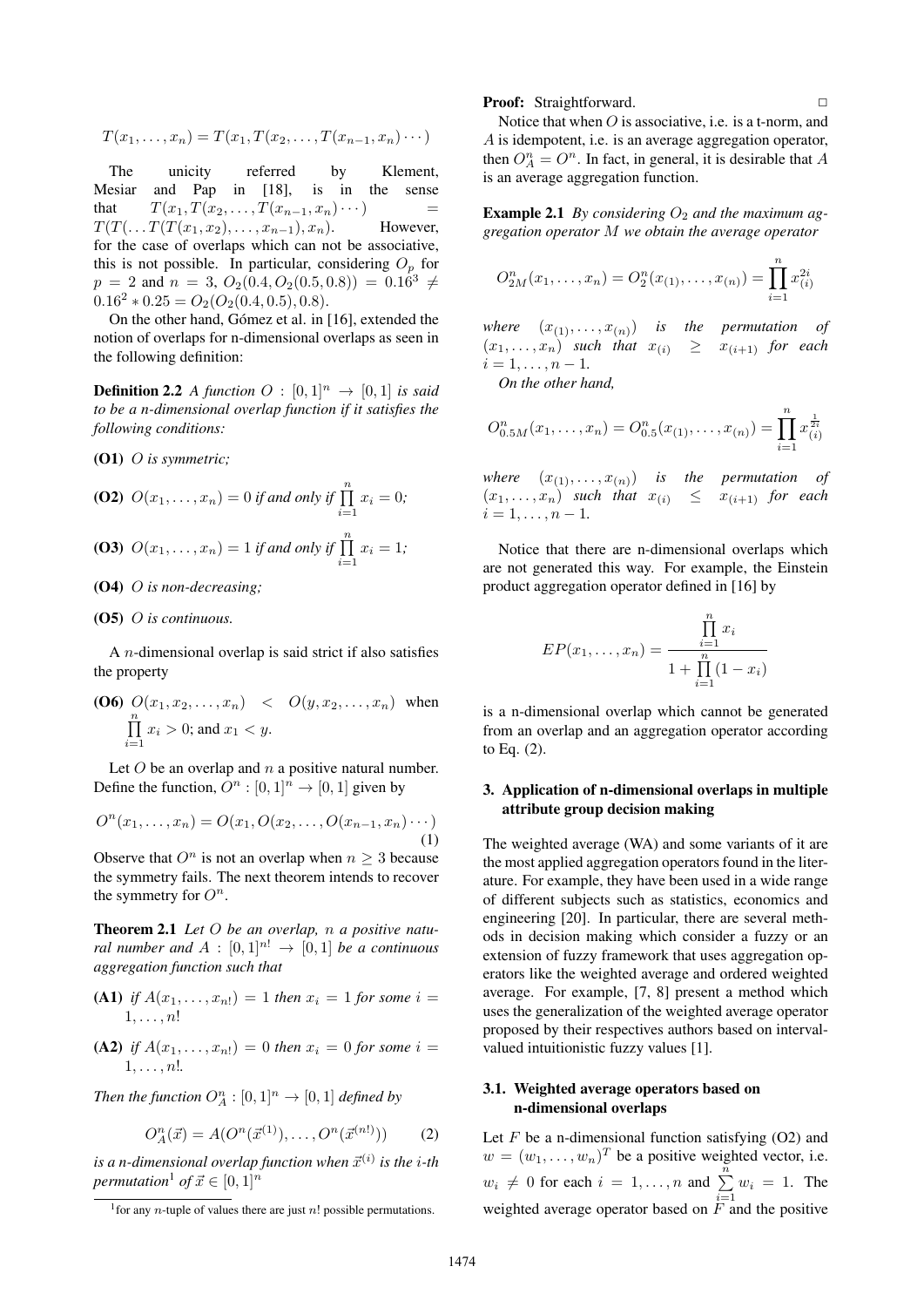weighted vector *w* is the mapping  $WA_w^F : [0,1]^n \rightarrow$  $[0, 1]$  defined by

$$
WA_w^F(x_1,...,x_n) = \frac{F(w_1x_1,...,w_nx_n)}{F(w_1,...,w_n)}
$$
 (3)

Notice that if *F* is the Łukasiewicz extended tconorm, i.e.  $F(x_1, ..., x_n) = \min\{\sum_{i=1}^{n} P_i(x_i, ..., x_n)\}$  $\sum_{i=1}^{\infty} x_i, 1$ , then  $WA_w^F$  is the usual weighted average operator for positive weighted vectors.

In the following we will consider the case when *F* is a n-dimensional overlap.

Theorem 3.1 *Let O be a n-dimensional overlap and*  $w = (w_1, \ldots, w_n)^T$  *be a positive weighted vector. Then*  $WA_w^O$  *is a continuous n*-*ary aggregation function satisfying the property (O2). In addition, if O satisfies (O6) then*  $WA_w^O$  *satisfies* (O3).

**Proof:** Since the product and  $O<sup>n</sup>$  are increasing, it is clear that  $WA_w^{\overline{O}}$  is also increasing. Moreover,  $WA_w^O(0, \ldots, 0) = \frac{O(0, \ldots, 0)}{O(w_1, \ldots, w_n)} = \frac{0}{O(w_1, \ldots, w_n)} = 0$ and  $WA_w^O(1, ..., 1) = \frac{O(w_1, ..., w_n)}{O(w_1, ..., w_n)} = 1$ . Notice that  $O(w_1, \ldots, w_n) \neq 0$  because each  $w_i \neq 0$ . Therefore,  $WA_w^O$  is a continuous *n*-ary aggregation operator satisfying (O2). Moreover, suppose that *O* satisfies (O6). If  $WA_w^O(x_1, \ldots, x_n) = 1$  then, by (O2), we have that  $x_i \neq 0$  for each  $i = 1, \ldots, n$ and by Eq. (3),  $\frac{O(w_1 x_1,...,w_n x_n)}{O(w_1,...,w_n)} = 1$  and therefore  $O(w_1x_1, \ldots, w_nx_n) = O(w_1, \ldots, w_n)$ . Since  $w_ix_i \leq$  $w_i$  for each  $i = 1, \ldots, n$ , if for some  $i = 1, \ldots, n$ ,  $x_i \neq 1$  then it is in contradiction with (O6). So,  $WA_w^Q(x_1, \ldots, x_n) = 1$  iff  $x_i = 1$  for each  $i =$ 1, . . . , *n*, i.e.  $WA_w^O$  satisfies (O3).

Corollary 3.1 *Let O be a n-dimensional overlap and*  $w = (\frac{1}{n}, \dots, \frac{1}{n})^T$ . *If O satisfies* (*O6*) then  $WA_w^O$  *is a n-dimensional overlap.*

**Proof:** Straightforward from Theorem 3.1  $WA_w^O$  satisfies  $(O2)$ ,  $(O3)$ ,  $(O4)$  and  $(O5)$ . The symmetry, i.e.  $(O1)$ , follows from the symmetry of *O* and the fact that, in this case, the  $w_i$ 's of Eq. (3) are all equals.  $\square$ 

# 3.2. Multiple attribute group decision making based on  $W\overline{A^O_w}$

A solution for a multiple attribute group decision making problem (MAGDMP) is a method to choose a "good" alternative from a set of them, considering a set of attributes for the alternatives and the opinion of a group of experts. Formally, in a MAGDMP we have a finite set  $X = \{x_1, \ldots, x_n\}$  of feasible alternatives, a set  $A = \{a_1, \ldots, a_m\}$  of attributes with their associated positive weighted vector  $w = (w_1, \dots, w_m)^T$ , and a set  $d = \{d_1, \ldots, d_t\}$  of decision makers and a positive weighted vector  $\omega = (\omega_1, \dots, \omega_t)^T$  of decision makers satisfying the usual condition  $\sum_{k=1}^{k}$  $\sum_{i=1} \omega_i = 1$ . The method must choose the alternative which "better" satisfies all

the attributes. For that, each decision maker  $d_k$  determines a decision matrix  $M^{(k)} = (m_{ij}^{(k)})_{n \times m}$ , where the rows represent the alternatives and the columns represent the attributes. In classic decision making, according to the opinion of the decision makers  $d_k$ , the position  $m_{ij}^{(k)}$  of  $M^{(k)}$  has the value 1, in case the alternative  $x_i$ has the attribute *a<sup>j</sup>* and zero otherwise. Nevertheless, in several situations, some attributes are inherently fuzzy, for example "quality of construction project", and so it must be dealt as a fuzzy set. In this case, the value in the position  $m_{ij}^{(k)}$  would be the membership degree, i.e. a value in  $[0, 1]$ , of the alternative  $x_i$  to the fuzzy set associated to the attribute  $a_j$ . In general, we have two types of attributes: benefit and cost. For example, the attribute "quality of construction project" is a benefit attribute whereas "risk of investment" is a cost attribute. Let *I* be the set of index of the benefit attributes.

We propose the following solution for MAGDMP:

**Step 1** Transform each decision matrix  $M^{(k)}$  into the standard decision matrix  $R^{(k)} = (r_{ij}^{(k)})_{n \times m}$  as follows:

$$
r_{ij}^{(k)} = \begin{cases} m_{ij}^{(k)} & \text{if } j \in I \\ 1 - m_{ij}^{(k)} & \text{if } j \notin I \end{cases}
$$
 (4)

Step 2 Given an n-dimensional overlap *O*, in order to obtain a collective decision matrix  $C = (c_{ij})_{n \times m}$ , aggregate the standard decision matrices with  $WA^{\overline{O}}_{\omega}$  as follows:

$$
c_{ij} = W A_{\omega}^{O}(r_{ij}^{(1)}, \dots, r_{ij}^{(t)})
$$
 (5)

Step 3 For each alternative aggregate the membership degrees to each attribute by using  $WA_w^O$ , i.e. for each alternative *x<sup>i</sup>* determine the collective overall preference value *cop<sup>i</sup>*

$$
cop_i = WA_w^O(c_{i1}, \dots, c_{im})
$$
 (6)

Step 4 Rank the alternatives in decreasing order with respect to the collective overall preference values and choose the alternative with greatest value.

### 3.3. Illustrative example

We will consider the illustrative example used in [9, 21] to show how to use our method.

Suppose that an investor intends to invest part of his capital in a company. By a market analysis the investor reduces the spectrum of possible companies into six:

- 1. A chemical company, denoted by  $x_1$ .
- 2. A food company denoted by  $x_2$ .
- 3. A computer company denoted by *x*3.
- 4. A car company denoted by *x*4.
- 5. A furniture company denoted by  $x_5$ .
- 6. A pharmaceutical company denoted by  $x_6$ .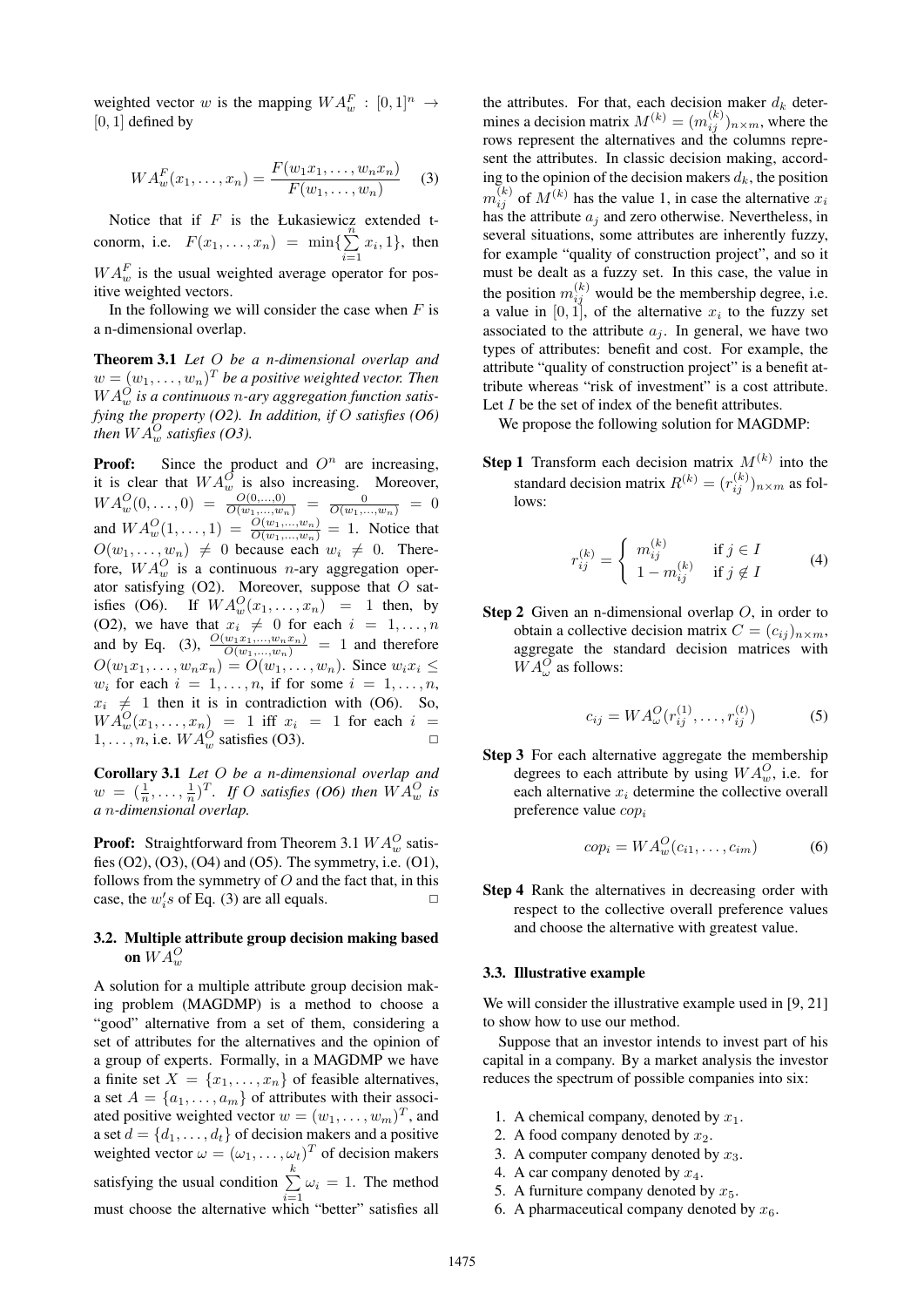Table 1: Assessment of expert  $e_1$ .

|         | $a_1$ | $a_2$ | $a_3$ | $a_4$ | $a_5$ | $a_6$ |
|---------|-------|-------|-------|-------|-------|-------|
| $x_1$   | 0.7   | 0.8   | 0.6   | 0.7   | 0.5   | 0.9   |
| $x_2$   | 0.8   | 0.6   | 0.9   | 0.7   | 0.6   | 0.7   |
| $x_3$   | 0.5   | 0.4   | 0.8   | 0.3   | 0.8   | 0.8   |
| $x_4$   | 0.6   | 0.7   | 0.6   | 0.7   | 0.8   | 0.6   |
| $x_{5}$ | 0.9   | 0.8   | 0.4   | 0.7   | 0.7   | 0.8   |
| $x_6$   | 0.8   | 0.3   | 0.7   | 0.7   | 0.6   | 0.7   |

Table 2: Assessment of expert  $e_2$ .

| $M^{(2)}$ | $a_1$ | a <sub>2</sub> | $a_3$ | $a_4$ | $a_5$ | $a_6$ |
|-----------|-------|----------------|-------|-------|-------|-------|
| $x_1$     | 0.6   | 0.8            | 0.5   | 0.6   | 0.4   | 0.8   |
| $x_2$     | 0.7   | 0.6            | 0.8   | 0.6   | 0.7   | 0.7   |
| $x_3$     | 0.7   | 0.6            | 0.8   | 0.7   | 0.8   | 0.8   |
| $x_4$     | 0.6   | 0.7            | 0.5   | 0.6   | 0.8   | 0.7   |
| $x_5$     | 0.7   | 0.8            | 0.7   | 0.7   | 0.6   | 0.8   |
| $x_6$     | 0.6   | 0.4            | 0.8   | 0.7   | 0.6   | 0.7   |

The investor is helped by a group of three experts or decision makers  $(e_1, e_2 \text{ and } e_3)$  with the following weights  $\omega = (0.3, 0.3, 0.4)$ . The group of experts establish that six attributes will be used to evaluate the investments.

The benefit attributes are:

 $a_1$ ) Benefits in the short term.

 $a_2$ ) Benefits in the middle term.

*a*3) Benefits in the long term.

The cost attributes are:

*a*4) Risk of the investment.

*a*5) Difficulty of the investment.

 $a_6$ ) Other unfavorable factors on the investment.

Tables 1, 2 and 3 describes the assesses of the experts of how much the investment satisfies each attribute, i.e. they are the decision matrix of each expert.

We normalize these decision matrices resulting in the standard decision matrices  $R^{(1)}$ ,  $R^{(2)}$  and  $R^{(3)}$  described, respectively, in Tables 4, 5 and 6.

In the following, the collective decision matrix from the standard decision matrices is obtained by using  $WA_{\omega}^{O_{0.5M}^3}$  resulting in the matrix of Table 7 (with the values rounded in the third decimal digit).

The next step consists in determining the collective overall preference vector *COP* by considering  $WA_w^{O_{0.5M}^5}$  where  $w = (0.1, 0.1, 0.2, 0.2, 0.2, 0.2)$ . The result is in Table 8.

Table 3: Assessment of expert *e*3.

| $M^{(3)}$ | $a_1$ | $a_2$ | $a_3$ | $a_4$ | $a_5$ | $a_6$ |
|-----------|-------|-------|-------|-------|-------|-------|
| $x_1$     | 0.7   | 0.6   | 0.6   | 0.6   | 0.4   | 0.7   |
| $x_2$     | 0.7   | 0.6   | 0.7   | 0.6   | 0.6   | 0.7   |
| $x_3$     | 0.6   | 0.5   | 0.8   | 0.5   | 0.8   | 0.8   |
| $x_4$     | 0.6   | 0.7   | 0.7   | 0.5   | 0.8   | 0.6   |
| $x_5$     | 0.7   | 0.8   | 0.6   | 0.7   | 0.6   | 0.8   |
| $x_6$     | 0.4   |       | 0.9   | 0.7   | 0.6   | 0.6   |

Table 4: Standardized decision matrix of expert *e*1.

|       | a <sub>1</sub> | $a_2$ | $a_3$ | $a_4$ | $a_5$ | $a_6$ |
|-------|----------------|-------|-------|-------|-------|-------|
| $x_1$ | 0.7            | 0.8   | 0.6   | 0.3   | 0.5   | 0.1   |
| $x_2$ | 0.8            | 0.6   | 0.9   | 0.3   | 0.4   | 0.3   |
| $x_3$ | 0.5            | 0.4   | 0.8   | 0.7   | 0.2   | 0.2   |
| $x_4$ | 0.6            | 0.7   | 0.6   | 0.3   | 0.2   | 0.4   |
| $x_5$ | 0.9            | 0.8   | 0.4   | 0.3   | 0.3   | 0.2   |
| $x_6$ | 0.8            | 0.3   | 0.7   | 0.3   | 0.4   | 0.3   |

Table 5: Standardized decision matrix of expert  $e_2$ .

| $\overline{2})$ | a <sub>1</sub> | a <sub>2</sub> | $a_3$ | $a_4$ | $a_5$ | $a_6$ |
|-----------------|----------------|----------------|-------|-------|-------|-------|
| $x_1$           | 0.6            | 0.8            | 0.5   | 0.4   | 0.6   | 0.2   |
| $x_2$           | 0.7            | 0.6            | 0.8   | 0.4   | 0.3   | 0.3   |
| $x_3$           | 0.7            | 0.6            | 0.8   | 0.3   | 0.2   | 0.2   |
| $x_4$           | 0.6            | 0.7            | 0.5   | 0.4   | 0.2   | 0.3   |
| $x_5$           | 0.7            | 0.8            | 0.7   | 0.3   | 0.4   | 0.2   |
| $x_6$           | 0.6            | 0.4            | 0.8   | 0.3   | 0.4   | 0.3   |

Table 6: Standardized decision matrix of expert *e*3.

| 3)    | a <sub>1</sub> | a <sub>2</sub> | $a_3$ | $a_4$ | $a_5$ | $a_6$ |
|-------|----------------|----------------|-------|-------|-------|-------|
| $x_1$ | 0.7            | 0.6            | 0.6   | 0.4   | 0.6   | 0.3   |
| $x_2$ | 0.7            | 0.6            | 0.7   | 0.4   | 0.4   | 0.3   |
| $x_3$ | 0.6            | 0.5            | 0.8   | 0.5   | 0.2   | 0.2   |
| $x_4$ | 0.6            | 0.7            | 0.7   | 0.5   | 0.2   | 0.4   |
| $x_5$ | 0.7            | 0.8            | 0.6   | 0.3   | 0.4   | 0.2   |
| $x_6$ | 0.4            | 0.5            | 0.9   | 0.3   | 0.4   | 0.4   |

Table 7: Collective decision matrix

|                |                | Table 7. Conceuve decision matrix |       |          |       |                |
|----------------|----------------|-----------------------------------|-------|----------|-------|----------------|
| $\overline{C}$ | a <sub>1</sub> | a <sub>2</sub>                    | $a_3$ | $^{a_4}$ | $a_5$ | a <sub>6</sub> |
| $x_1$          | 0.703          | 0.706                             | 0.607 | 0.412    | 0.607 | 0.250          |
| x <sub>2</sub> | 0.746          | 0.626                             | 0.785 | 0.412    | 0.412 | 0.331          |
| $x_3$          | 0.631          | 0.534                             | 0.815 | 0.536    | 0.229 | 0.229          |
| $x_4$          | 0.626          | 0.721                             | 0.656 | 0.460    | 0.229 | 0.416          |
| $x_{5}$        | 0.768          | 0.815                             | 0.608 | 0.332    | 0.412 | 0.229          |
| $x_6$          | 0.614          | 0.460                             | 0.845 | 0.332    | 0.432 | 0.383          |

Table 8: Collective overall preference vector

| $\overline{COP}$ | $x_1$ | $x_2$ | $x_3$ | $x_4$ |                               | $x_{6}$ |
|------------------|-------|-------|-------|-------|-------------------------------|---------|
| $cop_i$          | 0.658 |       |       |       | 0.674 0.594 0.621 0.694 0.566 |         |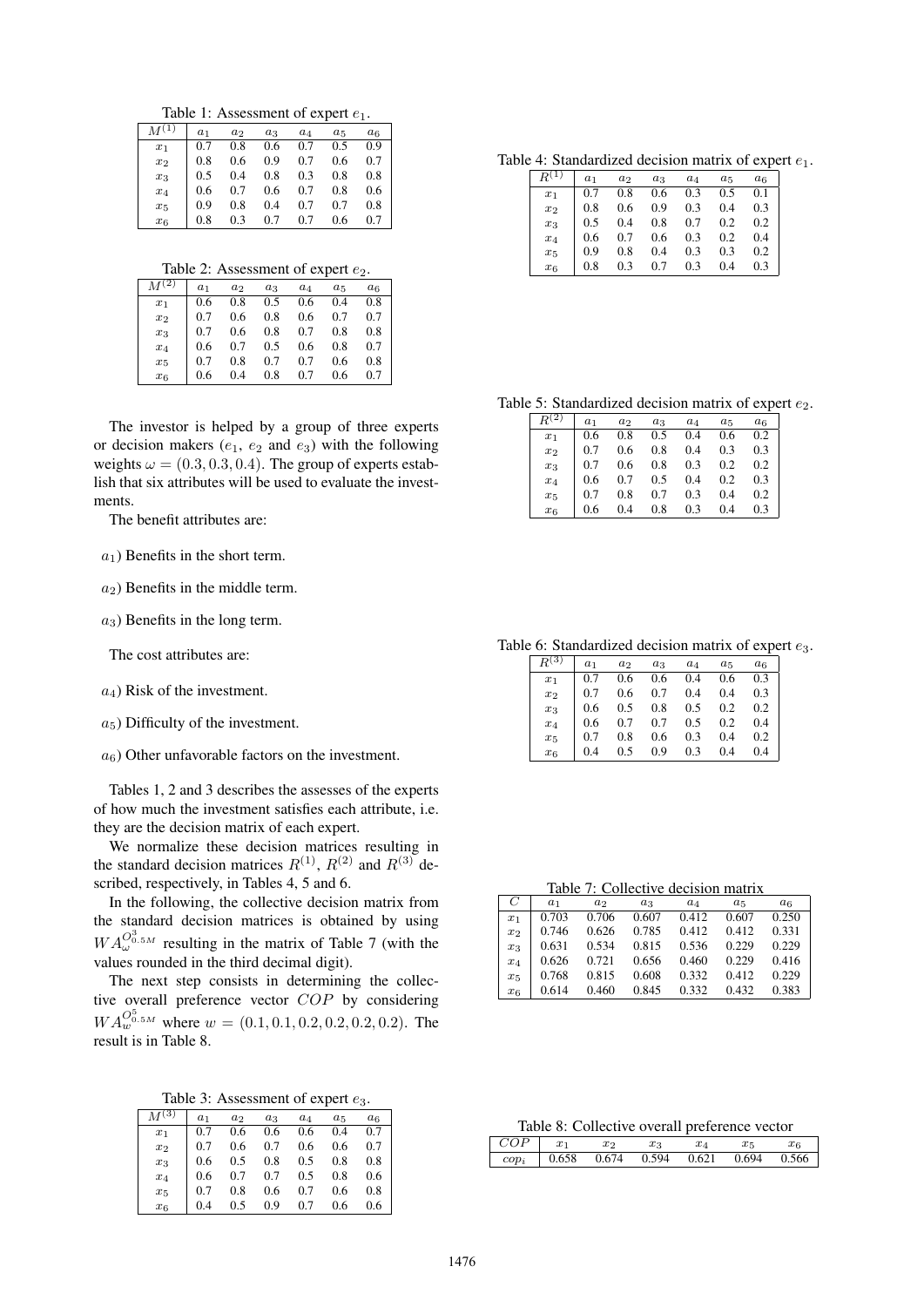| Methods                                                | <b>Ranking</b>                                          |
|--------------------------------------------------------|---------------------------------------------------------|
| Maximum                                                | $x_2 \succ x_4 \succ x_5 \succ x_1 \succ x_3 \succ x_6$ |
| Minimum                                                | $x_3 \sim x_5 \succ x_1 \succ x_4 \succ x_2 \succ x_6$  |
| NHD                                                    | $x_5 \succ x_2 \succ x_3 \succ x_4 \succ x_1 \succ x_6$ |
| WHD                                                    | $x_5 \succ x_3 \succ x_2 \succ x_4 \succ x_6 \succ x_1$ |
| Step-IOWAD                                             | $x_5 \succ x_4 \succ x_6 \succ x_2 \succ x_3 \succ x_1$ |
| <b>Hurwicz</b>                                         | $x_3 \succ x_2 \succ x_6 \succ x_4 \succ x_1 \succ x_5$ |
| <b>OWAD</b>                                            | $x_5 \succ x_3 \succ x_2 \succ x_4 \succ x_1 \succ x_6$ |
| <b>AOWAD</b>                                           | $x_5 \succ x_2 \succ x_4 \succ x_3 \succ x_6 \succ x_1$ |
| <b>IOWAD</b>                                           | $x_5 \succ x_3 \succ x_2 \succ x_1 \succ x_4 \succ x_6$ |
| <b>AIOWAD</b>                                          | $x_5 \succ x_2 \succ x_6 \succ x_4 \succ x_3 \succ x_1$ |
| Median-IOWAD                                           | $x_5 \succ x_1 \succ x_6 \succ x_2 \succ x_4 \succ x_3$ |
| Olympic-IOWAD                                          | $x_5 \succ x_4 \succ x_1 \succ x_2 \succ x_3 \succ x_6$ |
| [9]                                                    | $x_2 \sim x_3 \succ x_6 \succ x_4 \succ x_1 \succ x_5$  |
| ${W}A_{\boldsymbol{\omega}}^{\boldsymbol{O}^3_{0.5M}}$ | $x_5 \succ x_2 \succ x_1 \succ x_4 \succ x_3 \succ x_6$ |
|                                                        | $x_2 \succ x_1 \succ x_5 \succ x_4 \succ x_3 \succ x_6$ |

Table 9: Summary of the ranking obtained in [21], [9] and with the proposed method.

Based on Table 8, we obtain the following rank of the alternatives:

$$
x_5 \succ x_2 \succ x_1 \succ x_4 \succ x_3 \succ x_6
$$

If we use the aggregation operators  $WA_{\omega}^{O_{2M}^3}$  and  $WA_w^{O_{2M}^5}$  instead of  $WA_w^{O_{2M}^3}$  and  $WA_w^{O_{2M}^5}$ , respectively, we obtain the following ranking:

$$
x_2 \succ x_1 \succ x_5 \succ x_4 \succ x_3 \succ x_6
$$

Observe that this two ranking agree in the last three positions, but the alternatives  $x_5$ , the winner of the previous ranking, now is in the third position.

On the other hand, the Table 9 adds this two ranking and the ranking obtained in [9] to the Table 10 of [21] which contains the result of twelve methods for this same MAGDMP. Analysing this table, we can see that the fifteen methods return fifteen different rankings. Nevertheless, the most (ten) agrees that the best alternative is  $x_5$  and eight that the worst alternative is  $x_6$ . So, the ranking obtained with  $WA_{\omega}^{O_{0.5M}^3}$  seem more reasonable than the obtained with  $WA_{\omega}^{O_{2M}^3}$ .

### 4. Final remarks

We propose a method to generate average aggregation functions from n-dimensional overlaps and aggregation operators, and also propose a method for multi-attribute group decision making problems, based on the weighted average generated by the n-dimensional overlaps  $O_{0.5}$ and *O*<sup>2</sup> joint with the aggregation operator "Maximum". We also consider a multi-attribute group decision making problem which was studied in [21] resulting in 12 differents ranking. The ranking obtained here for  $O_{0.5}$ agrees with the most of them in the best and in the worst alternative which is just an evidence that this method result in a reasonable ranking. The goal of introduce this new method is not be the best method for MAGDMP, neither give the best ranking for a particular example neither be better than other methods, but just contribute with a new tool to provide new evidences for the decision maker can select good alternatives. In fact, in general, there is no way to validate the quality of a ranking and therefore of a method for decision making problems, but when we have several rankings obtained by reasonable methods, we can determine a good ranking or a partial good ranking with the information provided for all the methods used.

As a future work we will compare the result with the weighted average generated by the n-dimensional overlap  $O_{0.5}$  and  $O_2$  and the maximum aggregation operator with the generated by other n-dimensional overlaps and aggregation functions. In addition, we will also study the generation of like OWA operators from ndimensional overlaps and apply them in multi-attribute group decision making and addapt the method for group decision making problems based on preference relations as in [6, 8, 24].

## Acknowledgements

This work was partially supported by the Brazilian funding agency CNPq – Conselho Nacional de Desenvolvimento Científico e Tecnológico), under Proc. No. 307681/2012-2 and No. 406503/2013-3.

## References

- [1] K. Atanassov and G. Gargov. Interval valued intuitionistic fuzzy sets. *Fuzzy Sets and Systems*, v. 31, n. 3, p. 343–349, 1989.
- [2] B. Bedregal, G.P. Dimuro, H. Bustince and E. Barrenechea. New Results on overlaps and grouping functions. *Information Sciences* v. 249, p. 148– 170, 2013.
- [3] G. Beliakov, A. Pradera and T. Calvo. Aggregation Functions: A Guide for Practitioners, Springer, Berlin, 2007.
- [4] H.Bustince, J.Fernandez, R.Mesiar, J.Montero and R.Orduna. Overlap functions. *Nonlinear Analysis*, v. 72, p. 1488–1499, 2010.
- [5] H. Bustince, M. Galar, B. Bedregal, SA. Kolesárová and R. Mesiar. A New Approach to Interval-Valued Choquet Integrals and the Problem of Ordering in Interval-Valued Fuzzy Set Applications. *IEEE Trans. on Fuzzy Systems*, v. 21, n. 6 , p. 1150–1162, 2013.
- [6] H. Bustince, M. Pagola, R. Mesiar, E. Hüllermeier and F. Herrera. Grouping, Overlap, and Generalized Bientropic Functions for Fuzzy Modeling of Pairwise Comparisons. *IEEE T. Fuzzy Systems*, v. 20, n. 3, p. 405–415, 2012.
- [7] S.M. Chen, L.W. Lee, H.C. Liu and S.W. Yang. Multiattribute decision making based on intervalvalued intuitionistic fuzzy values. *Expert Systems with Applications*, v. 39, n. 12, p. 10343–10351, 2012.
- [8] I.A. da Silva, B. Bedregal, R.H.N. Santiago and A.D. Dória Neto. A new method for intervalvalued intuitionistic group decision making. In: